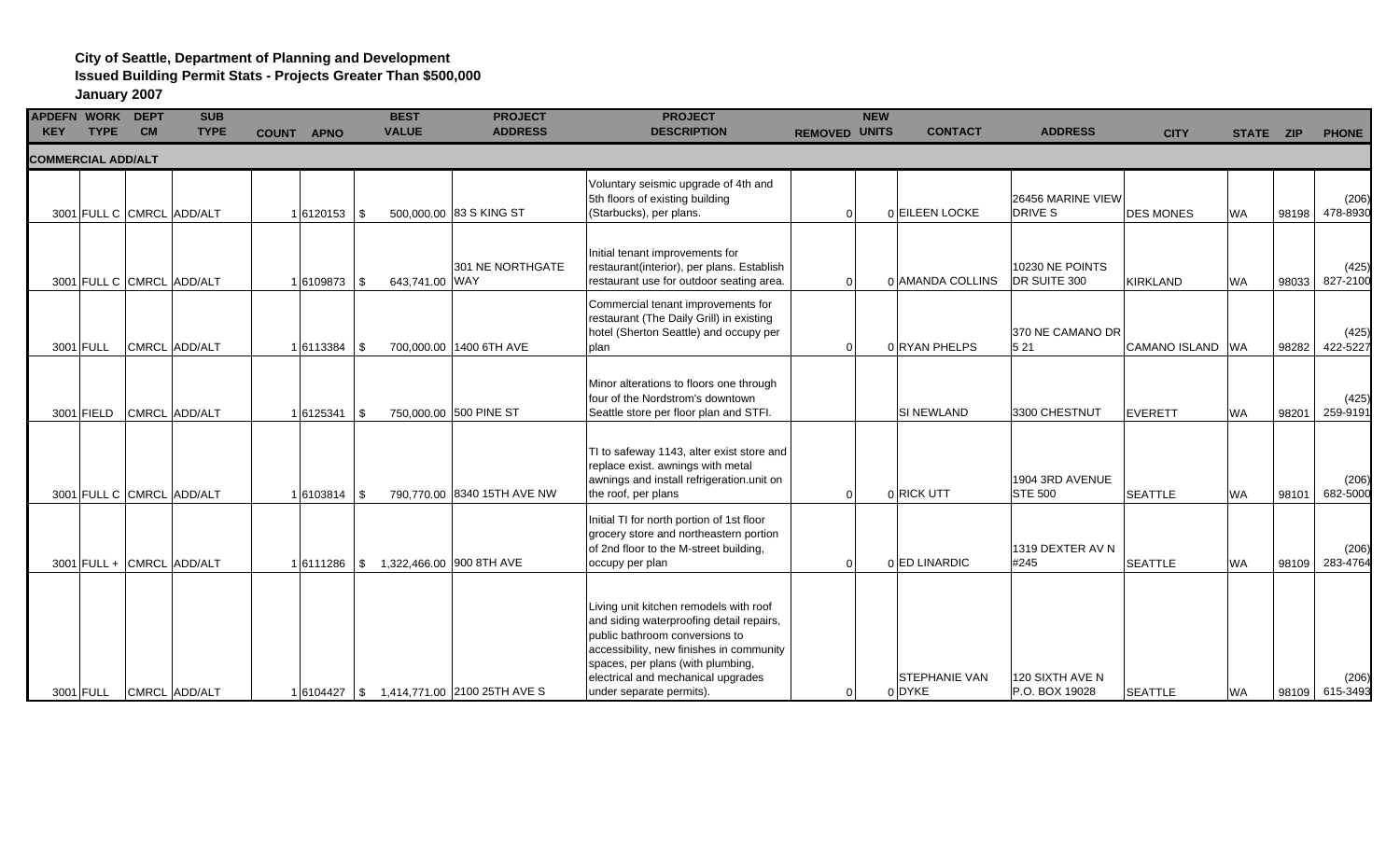| <b>APDEFN WORK</b><br><b>KEY</b> | <b>TYPE</b>      | <b>DEPT</b><br><b>CM</b> | <b>SUB</b><br><b>TYPE</b> | <b>COUNT APNO</b> | <b>BEST</b><br><b>VALUE</b>              | <b>PROJECT</b><br><b>ADDRESS</b>             | <b>PROJECT</b><br><b>DESCRIPTION</b>                                                                                                                                                                                                                                                   | <b>NEW</b><br><b>REMOVED UNITS</b> | <b>CONTACT</b>                 | <b>ADDRESS</b>                    | <b>CITY</b>    |           | STATE ZIP | <b>PHONE</b>      |
|----------------------------------|------------------|--------------------------|---------------------------|-------------------|------------------------------------------|----------------------------------------------|----------------------------------------------------------------------------------------------------------------------------------------------------------------------------------------------------------------------------------------------------------------------------------------|------------------------------------|--------------------------------|-----------------------------------|----------------|-----------|-----------|-------------------|
|                                  | 3001 FULL        |                          | CMRCL ADD/ALT             |                   | 16104748 \$ 1,451,381.00 SW              | 6420 CALIFORNIA AVE                          | Replace unit kitchen and bathroom fans,<br>refisnish 1st floor common areas with<br>upgrades to public bathrooms; replace<br>exterior waterproofing and make<br>structural alterations to roof, per plans<br>(electrical, plumbing and mechanical<br>upgrades under separate permits). | $\Omega$                           | STEPHANIE VAN<br>0 DYKE        | 120 SIXTH AVE N<br>P.O. BOX 19028 | <b>SEATTLE</b> | <b>WA</b> | 98109     | (206)<br>615-3493 |
|                                  | 3001 FULL        |                          | CMRCL ADD/ALT             | 1 6104423         |                                          | \$ 1,490,567.00 4544 7TH AVE NE              | exterior masonry repair/partial roof<br>replacement, exterior waterproofing,<br>refinish common areas, make public<br>toilets accessible, per plans (plumbing,<br>electrical and mechanical work under<br>separate permits).                                                           | 0                                  | <b>STEPHANIE VAN</b><br>0 DYKE | 120 SIXTH AVE N<br>P.O. BOX 19028 | <b>SEATTLE</b> | <b>WA</b> | 98109     | (206)<br>615-3493 |
|                                  |                  |                          | 3001 FULL C CMRCL ADD/ALT |                   |                                          | 1 6097463   \$ 1,600,000.00 657 S WELLER ST  | SUBSTANTIAL ALTERATION TO<br>REPLACE WINDOWS, SIDING, ALTER<br>PORTION OF 3RD FLOOR FOR NEW<br><b>MANAGER'S APT. INTERIOR</b><br>ALTERATIONS TO APARTMENTS,<br>MECHANICAL UPGRADES PER<br><b>PLANS</b>                                                                                 | $\Omega$                           | 1 ROBERT HALE                  | 208 S MAIN ST                     | <b>SEATTLE</b> | <b>WA</b> | 98104     | (206)<br>682-3232 |
|                                  |                  |                          | 3001 FULL C CMRCL ADD/ALT |                   |                                          | 1 6101956   \$ 2,000,000.00 4000 15TH AVE NE | Renovation of existing 3rd floor<br>photonics laboratory for Bagley Hall<br>including associated mechanical work<br>and light monitors on roof, per plans.                                                                                                                             | 0                                  | 0 BRUCE STOCK                  | 109 BELL ST                       | <b>SEATTLE</b> | <b>WA</b> | 98121     | (206)<br>443-0494 |
|                                  |                  |                          | 3001 FULL C CMRCL ADD/ALT |                   |                                          | 1 6090606 \\$ 9,243,720.00 4000 15TH AVE NE  | Alterations to 4th floor and roof, Bagley<br>hall university of washington per plan<br>(mechanical included)                                                                                                                                                                           | $\Omega$                           | 0 JUDY HESSLER                 | 109 BELL ST                       | <b>SEATTLE</b> | <b>WA</b> | 98121     | (206)<br>443-0494 |
|                                  |                  |                          | 3001 FULL C CMRCL ADD/ALT |                   | 1 6093202   \$12,530,775.00 535 16TH AVE |                                              | Add 500 Stall CIP Parking Garage, 4<br>levels below grade and 3 levels above<br>grade. MECHANICAL INCLUDED                                                                                                                                                                             | $\Omega$                           | $\Omega$                       |                                   |                |           |           |                   |
|                                  | 3001 FULL C INST |                          | ADD/ALT                   |                   |                                          | 1 6093631   \$ 1,517,500.00 6000 16TH AVE SW | Substantal alterations and addition to<br>existing auto body rebuild bldg, for<br>existing institution (South Seattle<br>Community College) per plans<br>(Mechanical included)                                                                                                         | 0                                  | 0 ANJALI GRANT                 | 506 2ND AVE.<br>STE.700           | <b>SEATTLE</b> | <b>WA</b> | 98104     | (206)<br>443-3448 |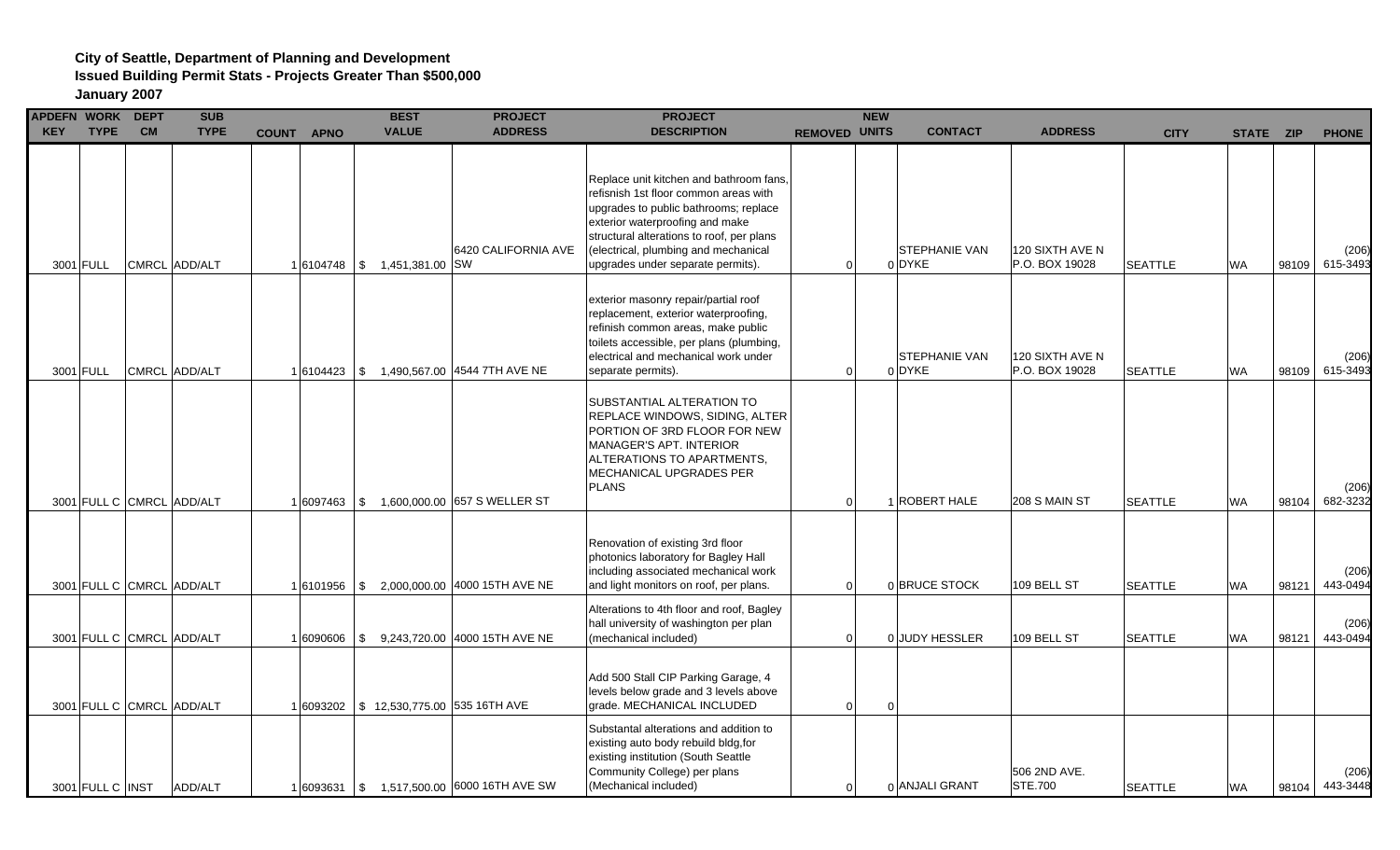#### **City of Seattle, Department of Planning and Development**

**Issued Building Permit Stats - Projects Greater Than \$500,000**

| <b>APDEFN WORK DEPT</b><br><b>KEY</b> | <b>TYPE</b> | <b>CM</b>             | <b>SUB</b><br><b>TYPE</b>          | <b>COUNT APNO</b> |      | <b>BEST</b><br><b>VALUE</b> | <b>PROJECT</b><br><b>ADDRESS</b>                 | <b>PROJECT</b><br><b>DESCRIPTION</b>                                                                                                                                                                                                 | <b>REMOVED UNITS</b> | <b>NEW</b> | <b>CONTACT</b>                    | <b>ADDRESS</b>                    | <b>CITY</b>      | STATE ZIP |       | <b>PHONE</b>      |
|---------------------------------------|-------------|-----------------------|------------------------------------|-------------------|------|-----------------------------|--------------------------------------------------|--------------------------------------------------------------------------------------------------------------------------------------------------------------------------------------------------------------------------------------|----------------------|------------|-----------------------------------|-----------------------------------|------------------|-----------|-------|-------------------|
|                                       |             |                       | <b>BLANKET TENNANT IMPROVEMENT</b> |                   |      |                             |                                                  |                                                                                                                                                                                                                                      |                      |            |                                   |                                   |                  |           |       |                   |
|                                       |             |                       | 3003 FULL C CMRCL BLANKET          | 16121259          | l \$ |                             | 600,000.00 600 STEWART ST                        | Blanket Permit for interior non-structural<br>alterations to the 3rd, 4th, and 5th<br>floors. HDR                                                                                                                                    |                      |            | <b>JAMES STAPPER</b>              | 4850 FOREST AVE<br><b>SE</b>      | MERCER ISLAND WA |           | 98040 | (206)<br>236-5910 |
|                                       |             |                       | 3003 FULL C CMRCL BLANKET          | 1 6124341         | - \$ |                             | 616,512.00 2101 4TH AVE                          | <b>Blanket Permit for interior non-structural</b><br>alterations for the 4th floor. AVENTAIL                                                                                                                                         |                      |            | MARLEEN JENSEN                    | 1000 2ND AVE<br><b>SUITE 1800</b> | <b>SEATTLE</b>   | <b>WA</b> | 98104 | (206)<br>467-7600 |
|                                       |             |                       | 3003 FULL C CMRCL BLANKET          |                   |      |                             | 1 6123490   \$ 1,428,690.00   1130 RAINIER AVE S | Darigold T. I.                                                                                                                                                                                                                       |                      |            | RODNEY BAUCH                      | 94 UNION ST                       | <b>SEATTLE</b>   | <b>WA</b> | 98101 | (206)<br>623-9125 |
| <b>MECHANICAL ONLY</b>                |             |                       |                                    |                   |      |                             |                                                  |                                                                                                                                                                                                                                      |                      |            |                                   |                                   |                  |           |       |                   |
|                                       |             |                       | 1004 FULL C CMRCL MECHANICAL       |                   |      |                             | 1 6125535   \$ 1,000,000.00   970 THOMAS ST      | Install VAV boxes, with electric coils,<br>medium pressure and low pressure<br>ductwork, four heat pumpsfor IDF, MDF<br>cooling. Exhaust fans, grilles and<br>diffusers. EAST BLDG. (T-Stats and<br>Plumbing under seperate permit). |                      |            | UNIVERSITY MECH<br>CONTRACTOR INC | 11611 49TH PL<br><b>WEST</b>      | <b>MUKILTEO</b>  | <b>WA</b> | 98275 | (206)<br>364-9900 |
|                                       |             |                       | 1004 FULL C CMRCL MECHANICAL       |                   |      |                             |                                                  | Install new HVAC system.                                                                                                                                                                                                             |                      |            | 0 JOHN TOMAN                      | 20300 19TH AVE NE SHORELINE       |                  | <b>WA</b> | 98155 | (206)<br>364-3343 |
| <b>COMMERCIAL NEW</b>                 |             |                       |                                    |                   |      |                             |                                                  |                                                                                                                                                                                                                                      |                      |            |                                   |                                   |                  |           |       |                   |
|                                       |             | 3001 FULL C CMRCL NEW |                                    | $1 6103316 $ \$   |      |                             | 618,095.00 2767 NW 85TH ST                       | Establish use and construct five live-<br>work units with accessory offices and off-<br>street parking, per plans.                                                                                                                   | $\Omega$             |            | 0 PAUL PIERCE                     | 2251 NW 60TH ST<br>#D             | <b>SEATTLE</b>   | <b>WA</b> | 98107 | (206)<br>251-5962 |
|                                       |             | 3001 FULL C CMRCL NEW |                                    | $1 6112121 $ \$   |      |                             | 1,386,342.00 1201 AMGEN CT W                     | Phase I of III for construction of a 2-sty<br>R & D facility/Excavation & Foundation<br>only/build per plans                                                                                                                         | $\Omega$             |            | 0 EILEEN LOCKE                    | 26456 MARINE VIEW<br>DRIVE S      | <b>DES MONES</b> | <b>WA</b> | 98198 | (206)<br>478-8930 |
|                                       |             | 3001 FULL C CMRCL NEW |                                    |                   |      |                             | 1 6084350 \\$ 2,400,000.00 809 OLIVE WAY         | Phase I of III for construction of a mixed<br>use high-rise bldg/basmt parking,<br>shoring & excavation only, per plans                                                                                                              | $\Omega$             |            | 0 EILEEN LOCKE                    | 26456 MARINE VIEW<br>DRIVE S      | <b>DES MONES</b> | <b>WA</b> | 98198 | (206)<br>478-8930 |
|                                       |             | 3001 FULL C CMRCL NEW |                                    |                   |      |                             | 1 6112209   \$ 3,450,000.00 3920 STONE WAY N     | PHASE 2 OF 3 FOR CONSTRUCTION<br>OF A 5-STORY MIXED OCCUPANCY<br>BLDG WITH APTS ABOVE -<br>CONSTRUCT UPPER LEVELS AND<br><b>OCCUPY PER PLAN</b>                                                                                      | $\Omega$             |            | 0 LACHLAN FOSS                    | <b>3 LAKE BELLEVUE</b><br>DR #201 | <b>BELLEVUE</b>  | <b>WA</b> | 98005 | (425)<br>454-3621 |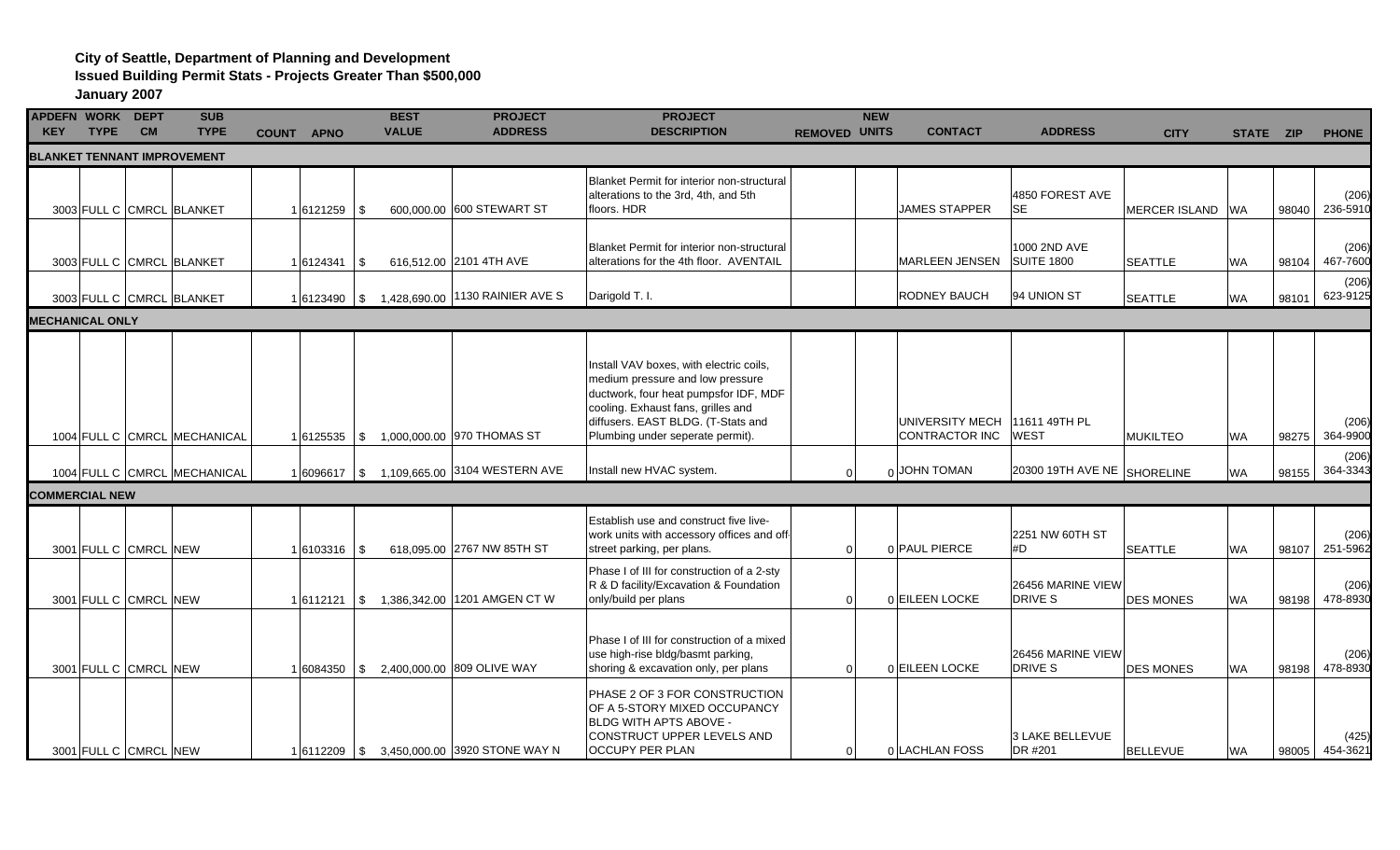| APDEFN WORK DEPT           |                  |                       | <b>SUB</b>  |                   | <b>BEST</b>                              | <b>PROJECT</b>                | <b>PROJECT</b>                                                                                                                                                                                                                                                                                                                |                      | <b>NEW</b> |                  |                           |                   |           |       |                   |
|----------------------------|------------------|-----------------------|-------------|-------------------|------------------------------------------|-------------------------------|-------------------------------------------------------------------------------------------------------------------------------------------------------------------------------------------------------------------------------------------------------------------------------------------------------------------------------|----------------------|------------|------------------|---------------------------|-------------------|-----------|-------|-------------------|
| <b>KEY</b>                 | <b>TYPE</b>      | <b>CM</b>             | <b>TYPE</b> | <b>COUNT APNO</b> | <b>VALUE</b>                             | <b>ADDRESS</b>                | <b>DESCRIPTION</b>                                                                                                                                                                                                                                                                                                            | <b>REMOVED UNITS</b> |            | <b>CONTACT</b>   | <b>ADDRESS</b>            | <b>CITY</b>       | STATE ZIP |       | <b>PHONE</b>      |
|                            |                  | 3001 FULL C CMRCL NEW |             | $1 6100665 $ \$   |                                          | 4,790,000.00 516 HARRISON ST  | Phase I/III to construct an underground<br>parking garage, with one level of above<br>grade parking, containing 1,050 parking<br>spaces, 4,250 sq.ft. of administrative<br>office, 30,000 sq.ft. of customer service<br>office and 1,010 sq.ft. of retail (coffee<br>cart)/Shoring and Excavation this<br>phase/ per plans.   | $\Omega$             |            | 0 LARRY ALLEN    | 26456 MARINE VIEW<br>DR S | <b>DES MOINES</b> | <b>WA</b> | 98198 | (206)<br>914-5820 |
|                            |                  | 3001 FULL C CMRCL NEW |             | 1 6093667         | \$                                       | 5,081,229.00 2201 9TH AVE     | Phase I of III for Excavation/Shoring for<br>19 story highrise per plan.                                                                                                                                                                                                                                                      |                      |            | 0 JODI PATTERSON | 26456 MARINE VIEW<br>DR S | <b>DES MOINES</b> | <b>WA</b> | 98198 | (425)<br>681-4718 |
|                            |                  | 3001 FULL C CMRCL NEW |             | 1 6088151         | \$                                       | 7,533,500.00 4609 14TH AVE NW | Phase II of II for construction of a 2-<br>story Retail store/ Building Structural &<br>Architectural completion/ Occupy per<br>plans (Review with 6088159).                                                                                                                                                                  | $\Omega$             |            | 0 ANGELA GEE     | 169 WESTERN AVE<br>W      | <b>SEATTLE</b>    | <b>WA</b> | 98119 | (206)<br>782-8208 |
|                            | 3001 FULL C IND  |                       | <b>NEW</b>  | 1 6084594         | 2,000,000.00 WAY S<br>\$                 | 2715 EAST MARGINAL            | Construct north half of bridge over Slip<br>27 connecting to 3225 E. Marginal Way<br>S, under project 6084595 per plans, all<br>process and reviews for 6084595 and<br>6084594 tracked under 6084594.                                                                                                                         | $\Omega$             |            | 0 TICSON MACH    | 2711 ALASKAN WAY SEATTLE  |                   | <b>WA</b> | 98121 | (206)<br>728-3815 |
|                            | 3001 FULL C IND  |                       | <b>NEW</b>  | 1 6084595         | 2,750,000.00 WAY S<br><b>\$</b>          | 3225 EAST MARGINAL            | remove former rail barge loading facility,<br>including in-water and over water piling<br>structures. Grade approximately 19000<br>CY, and construct south half of bridge<br>over slip 27 connecting to 2775 E<br>Marginal Way S. all per plans, all<br>process and reviews for 6084595 and<br>6084594 tracked under 6084594. | $\Omega$             |            | 0 TICSON MACH    | 2711 ALASKAN WAY SEATTLE  |                   | <b>WA</b> | 98121 | (206)<br>728-3815 |
|                            | 3001 FULL C INST |                       | <b>NEW</b>  |                   | 1 6083130   \$ 2,700,000.00 601 BROADWAY |                               | PHASE 2 of 4 - Construction of new 7-<br>story hospital tower (Swedish Medical<br>Center) over below-grade parking<br>garage with associated undergrond<br>tunnel per plan / Foundation slab +<br>footings only this permit.                                                                                                  |                      |            | 0 JODI PATTERSON | 26456 MARINE VIEW<br>DR S | <b>DES MOINES</b> | <b>WA</b> | 98198 | (425)<br>681-4718 |
| <b>MULTIFAMILY ADD/ALT</b> |                  |                       |             |                   |                                          |                               |                                                                                                                                                                                                                                                                                                                               |                      |            |                  |                           |                   |           |       |                   |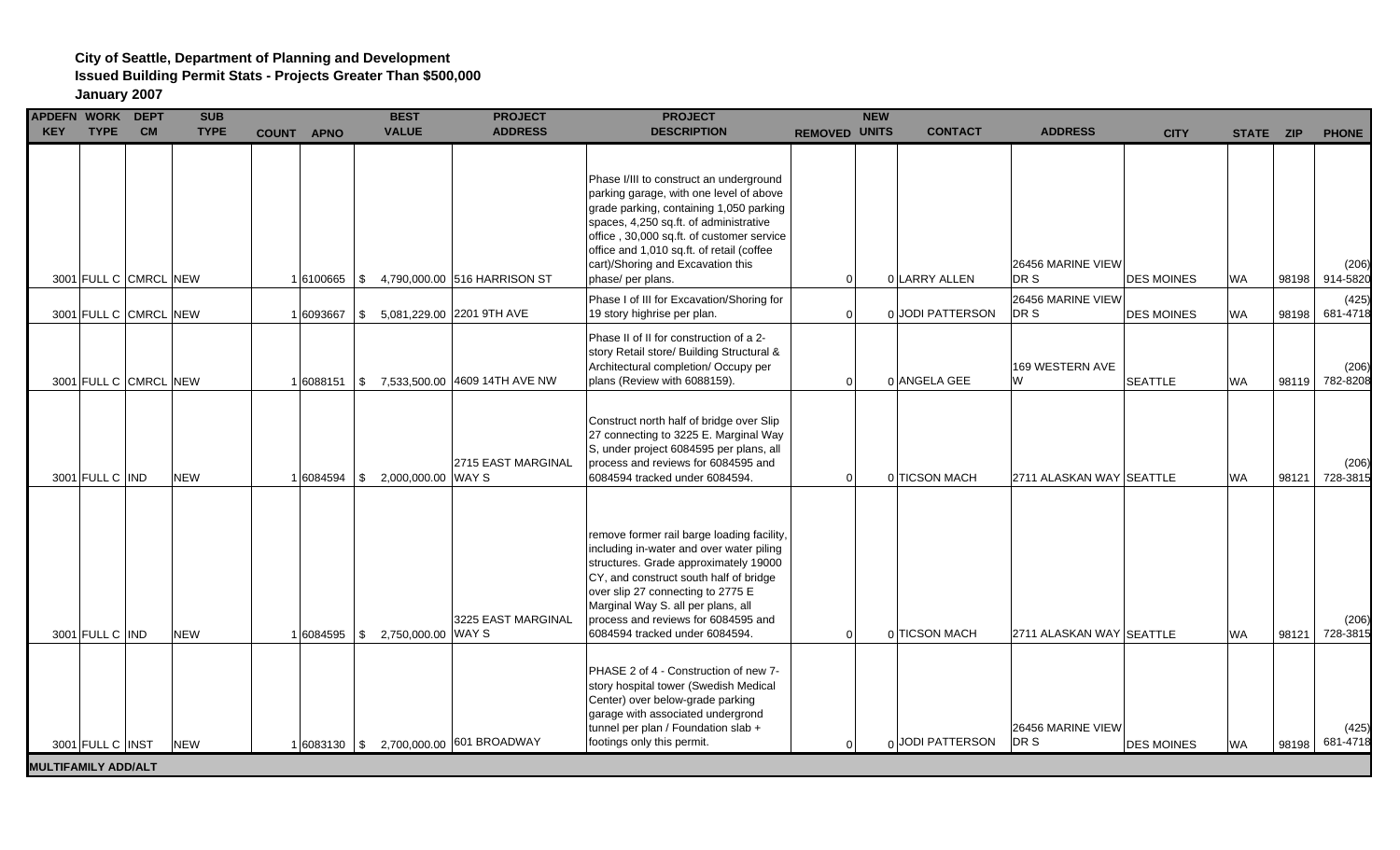| <b>KEY</b> |           | APDEFN WORK DEPT<br><b>TYPE</b> | <b>CM</b> | <b>SUB</b><br><b>TYPE</b> | <b>COUNT APNO</b> | <b>BEST</b><br><b>VALUE</b> | <b>PROJECT</b><br><b>ADDRESS</b>             | <b>PROJECT</b><br><b>DESCRIPTION</b>                                                                                                                                                                                                                                                                                                             | <b>REMOVED</b> | <b>NEW</b><br><b>UNITS</b> | <b>CONTACT</b>                     | <b>ADDRESS</b>                    | <b>CITY</b>        | STATE ZIP |       | <b>PHONE</b>      |
|------------|-----------|---------------------------------|-----------|---------------------------|-------------------|-----------------------------|----------------------------------------------|--------------------------------------------------------------------------------------------------------------------------------------------------------------------------------------------------------------------------------------------------------------------------------------------------------------------------------------------------|----------------|----------------------------|------------------------------------|-----------------------------------|--------------------|-----------|-------|-------------------|
|            |           | $3001$ FULL + MF                |           | ADD/ALT                   | $1 6098137 $ \$   |                             | 500,000.00 600 PINE ST                       | Interior, non-structural tenant expansion<br>and remodel to existing retail space on<br>the 3rd floor, #355, for "Williams-<br>Sonoma store, per plan.                                                                                                                                                                                           |                |                            | 0 DEBORAH MATLICK 1500 4TH AV #600 |                                   | <b>SEATTLE</b>     | <b>WA</b> | 98101 | (206)<br>340-9220 |
|            |           | 3001 FULL C MF                  |           | ADD/ALT                   | $1 6104911 $ \$   |                             | 2743 SW SYLVAN<br>505,265.00 HEIGHTS DR      | Establish use as townhouses and<br>Construct 3-story triplex, unit lots 170-<br>172 per Standard Plan #6102666, this<br>permit (Project Includes: Establish use<br>and construct 9 Townhouse Buildings<br>for Unit Lots 149-178 of Parent Lot #6<br>Sylvan Ridge Townhomes, per plans-<br>All reviews and approvals under Parent<br>A/P#6104905) | $\Omega$       |                            | 3BOB ROBINSON                      | 37936 23RD PL S                   | <b>FEDERAL WAY</b> | <b>WA</b> | 98003 | (253)<br>661-1232 |
|            | 3001 FULL |                                 | <b>MF</b> | ADD/ALT                   | $1 6104337 $ \$   |                             | 763,372.00 110 W OLYMPIC PL                  | Structural alterations and repair to roof,<br>repairs to window flashings, common<br>area finish replacements, per plans<br>(plumbing, electrical and mechanical<br>under separate permit                                                                                                                                                        | $\Omega$       |                            | <b>STEPHANIE VAN</b><br>0 DYKE     | 120 SIXTH AVE N<br>P.O. BOX 19028 | <b>SEATTLE</b>     | <b>WA</b> | 98109 | (206)<br>615-3493 |
|            | 3001 FULL |                                 | <b>MF</b> | ADD/ALT                   | $1 6104333 $ \$   | 824,186.00 N                |                                              | replace windows, repair roof, make<br>public restroom upgrades, replace<br>public space finishes, per plans<br>(plumbing, electrical and mechanical<br>1212 QUEEN ANNE AVE   work to be done under separate<br>permits).                                                                                                                         | $\Omega$       |                            | <b>STEPHANIE VAN</b><br>0 DYKE     | 120 SIXTH AVE N<br>P.O. BOX 19028 | <b>SEATTLE</b>     | <b>WA</b> | 98109 | (206)<br>615-3493 |
|            |           | 3001 FULL MF                    |           | ADD/ALT                   |                   |                             | 1 6111009   \$ 1,434,985.00 11222 8TH AVE NE | Replace unit kitchen/bath fans, upgrade<br>public bathrooms and alter community<br>area finsihes with structural alterations<br>to roof with minor roof and masonry<br>repairs; construct exterior trash<br>enclosure, per plans. (electrical,<br>plumbing and mechanical work under<br>separate permits).                                       | $\Omega$       |                            | <b>STEPHANIE VAN</b><br>$0$ DYKE   | 120 SIXTH AVE N<br>P.O. BOX 19028 | <b>SEATTLE</b>     | <b>WA</b> | 98109 | (206)<br>615-3493 |
|            |           | <b>MULTIFAMILY NEW</b>          |           |                           |                   |                             |                                              |                                                                                                                                                                                                                                                                                                                                                  |                |                            |                                    |                                   |                    |           |       |                   |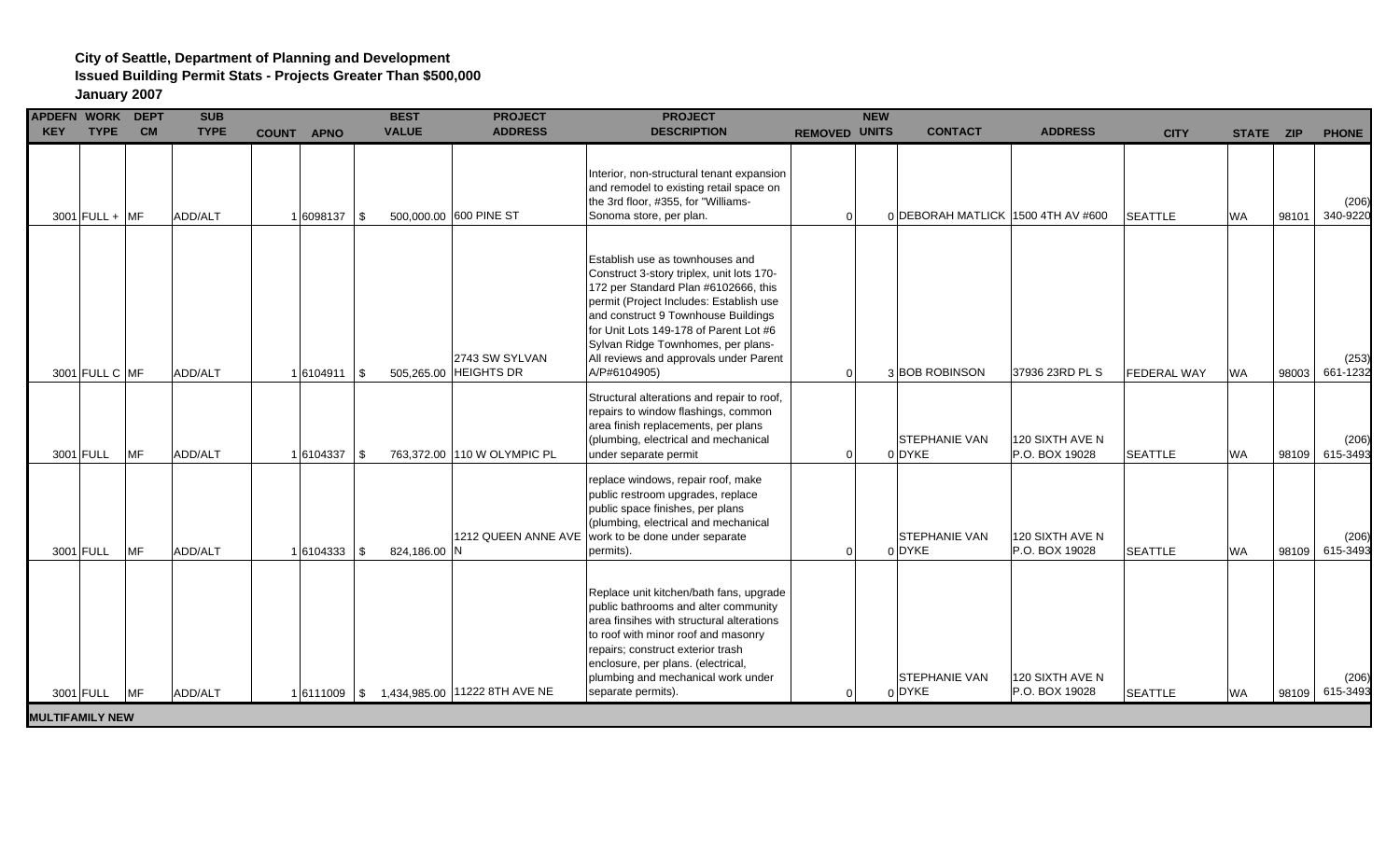| <b>KEY</b> | APDEFN WORK DEPT<br><b>TYPE</b> | <b>CM</b> | <b>SUB</b><br><b>TYPE</b> | COUNT APNO      |      | <b>BEST</b><br><b>VALUE</b> | <b>PROJECT</b><br><b>ADDRESS</b>        | <b>PROJECT</b><br><b>DESCRIPTION</b>                                                                                                                                                                                                                                                                                                             | REMOVED UNITS | <b>NEW</b> | <b>CONTACT</b> | <b>ADDRESS</b>  | <b>CITY</b>        | STATE ZIP |       | <b>PHONE</b>      |
|------------|---------------------------------|-----------|---------------------------|-----------------|------|-----------------------------|-----------------------------------------|--------------------------------------------------------------------------------------------------------------------------------------------------------------------------------------------------------------------------------------------------------------------------------------------------------------------------------------------------|---------------|------------|----------------|-----------------|--------------------|-----------|-------|-------------------|
|            | 3001 FULL C MF                  |           | NEW                       | $1 6104913 $ \$ |      |                             | 2755 SW SYLVAN<br>504,099.00 HEIGHTS DR | Establish use as townhouses and<br>Construct 3-story triplex, unit lots 176-<br>178 per Standard Plan #6099112, this<br>permit (Project Includes: Establish use<br>and construct 9 Townhouse Buildings<br>for Unit Lots 149-178 of Parent Lot #6<br>Sylvan Ridge Townhomes, per plans-<br>All reviews and approvals under Parent<br>A/P#6104905) | $\Omega$      |            | 3 BOB ROBINSON | 37936 23RD PL S | <b>FEDERAL WAY</b> | <b>WA</b> | 98003 | (253)<br>661-1232 |
|            | 3001 FULL C MF                  |           | <b>NEW</b>                | $1 6104905 $ \$ |      |                             | 2723 SW SYLVAN<br>505,265.00 HEIGHTS DR | Establish use as townhouses and<br>Construct 3-story triplex, unit lots 149-<br>151 per Standard Plan #6102666, this<br>permit (Project Includes: Establish use<br>and construct 9 Townhouse Buildings<br>for Unit Lots 149-178 of Parent Lot #6<br>Sylvan Ridge Townhomes, per plans-<br>All reviews and approvals under Parent<br>A/P#6104905) | $\Omega$      |            | 3 BOB ROBINSON | 37936 23RD PL S | <b>FEDERAL WAY</b> | <b>WA</b> | 98003 | (253)<br>661-1232 |
|            | 3001 FULL C MF                  |           | <b>NEW</b>                | 1 6104909       | l \$ |                             | 2729 SW SYLVAN<br>505,265.00 HEIGHTS DR | Establish use as townhouses and<br>Construct 3-story triplex, unit lots 163-<br>165 per Standard Plan #6102666, this<br>permit (Project Includes: Establish use<br>and construct 9 Townhouse Buildings<br>for Unit Lots 149-178 of Parent Lot #6<br>Sylvan Ridge Townhomes, per plans-<br>All reviews and approvals under Parent<br>A/P#6104905) | $\Omega$      |            | 3 BOB ROBINSON | 37936 23RD PL S | FEDERAL WAY        | <b>WA</b> | 98003 | (253)<br>661-1232 |
|            | 3001 FULL C MF                  |           | <b>NEW</b>                | $1 6104912 $ \$ |      |                             | 2749 SW SYLVAN<br>505,265.00 HEIGHTS DR | Establish use as townhouses and<br>Construct 3-story triplex, unit lots 173-<br>175 per Standard Plan #6102666, this<br>permit (Project Includes: Establish use<br>and construct 9 Townhouse Buildings<br>for Unit Lots 149-178 of Parent Lot #6<br>Sylvan Ridge Townhomes, per plans-<br>All reviews and approvals under Parent<br>A/P#6104905) | $\Omega$      |            | 3BOB ROBINSON  | 37936 23RD PL S | <b>FEDERAL WAY</b> | <b>WA</b> | 98003 | (253)<br>661-1232 |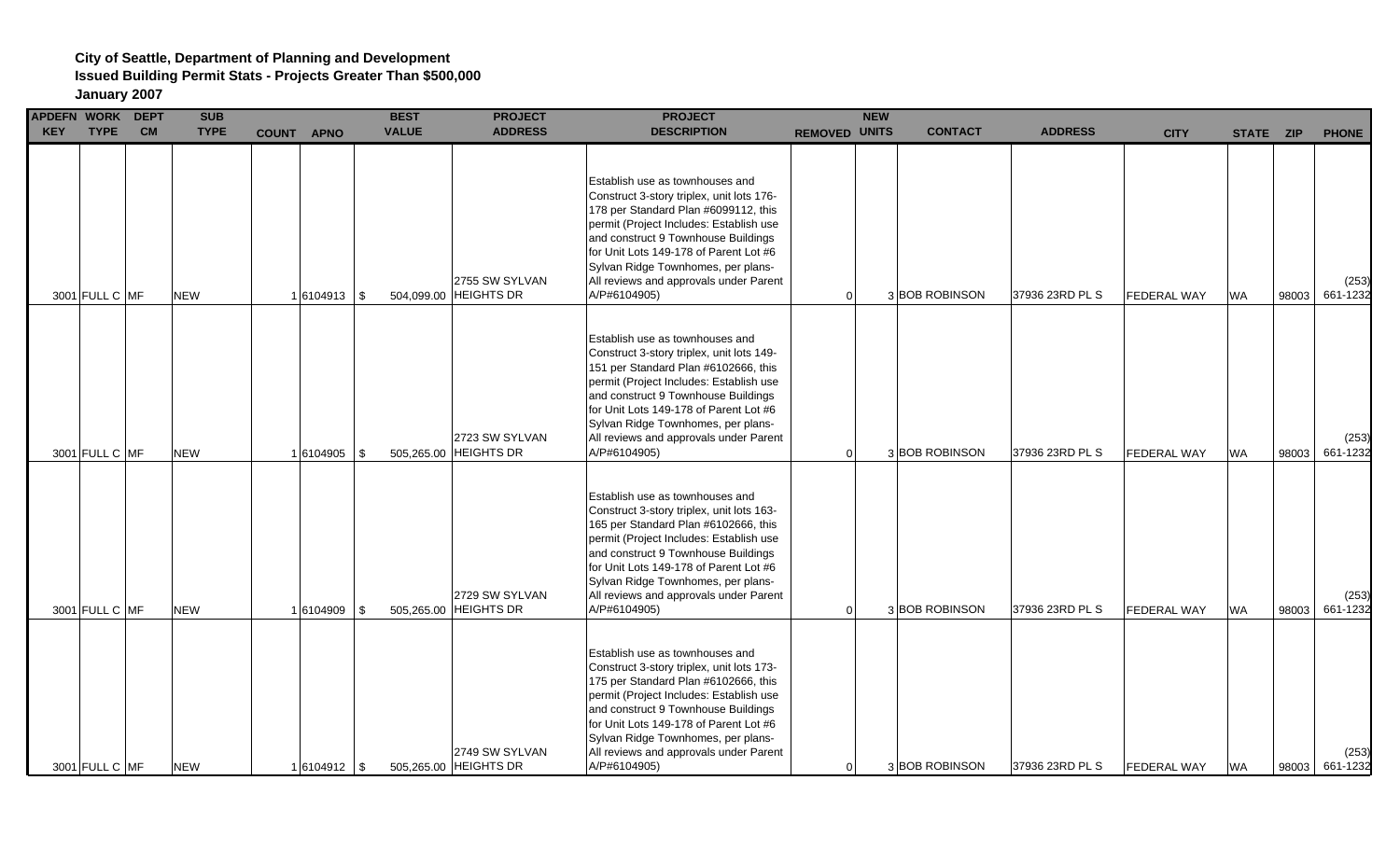# **City of Seattle, Department of Planning and Development**

**Issued Building Permit Stats - Projects Greater Than \$500,000**

| APDEFN WORK DEPT<br><b>KEY</b> | <b>TYPE</b>    | <b>CM</b> | <b>SUB</b><br><b>TYPE</b> | <b>COUNT APNO</b> |      | <b>BEST</b><br><b>VALUE</b> | <b>PROJECT</b><br><b>ADDRESS</b>        | <b>PROJECT</b><br><b>DESCRIPTION</b>                                                                                                                                                                                                                                                                                                               | REMOVED UNITS | <b>NEW</b> | <b>CONTACT</b>              | <b>ADDRESS</b>           | <b>CITY</b>        | STATE ZIP |       | <b>PHONE</b>      |
|--------------------------------|----------------|-----------|---------------------------|-------------------|------|-----------------------------|-----------------------------------------|----------------------------------------------------------------------------------------------------------------------------------------------------------------------------------------------------------------------------------------------------------------------------------------------------------------------------------------------------|---------------|------------|-----------------------------|--------------------------|--------------------|-----------|-------|-------------------|
|                                | 3001 FULL C MF |           | <b>NEW</b>                | 1 6094401         | l \$ |                             | 612,225.00 552 MCGRAW ST                | Construct 4-unit townhouse the West<br>BLDG per plans . (processing and<br>reviews for 2 A/Ps under 6094401                                                                                                                                                                                                                                        | $\Omega$      |            | 4 KELLY FOSTER              | 19237 AURORA AVE<br>N.   | <b>SHORELINE</b>   | <b>WA</b> | 98133 | (206)<br>542-9096 |
|                                | 3001 FULL C MF |           | <b>NEW</b>                | $1 6118982 $ \$   |      |                             | 623,300.00 1106 TAYLOR AVE N            | <b>ESTABLISH USE AS TOWNHOUSE,</b><br>AND CONSTRUCT 3-UNIT<br>TOWNHOUSE WITH ATTACHED<br><b>GARAGES ALL PER PLANS.</b>                                                                                                                                                                                                                             | $\Omega$      |            | <b>DAVID</b><br>3 CHENOWETH | 4102 LINDEN AV N<br>#302 | SEATTLE            | <b>WA</b> | 98103 | (206)<br>547-4071 |
|                                | 3001 FULL C MF |           | <b>NEW</b>                | 16104906          | \$   |                             | 2715 SW SYLVAN<br>626,784.00 HEIGHTS DR | Establish use as townhouses and<br>Construct 3-story fourplex, unit lots 152-<br>155 per Standard Plan #6076286, this<br>permit (Project Includes: Establish use<br>and construct 9 Townhouse Buildings<br>for Unit Lots 149-178 of Parent Lot #6<br>Sylvan Ridge Townhomes, per plans-<br>All reviews and approvals under Parent<br>A/P#6104905)  | $\Omega$      |            | 4 BOB ROBINSON              | 37936 23RD PL S          | <b>FEDERAL WAY</b> | <b>WA</b> | 98003 | (253)<br>661-1232 |
|                                | 3001 FULL C MF |           | <b>NEW</b>                | $1 6104910 $ \$   |      |                             | 2735 SW SYLVAN<br>628,598.00 HEIGHTS DR | Establish use as townhouses and<br>Construct 3-story fourplex, unit lots 166-<br>169 per Standard Plan #6099834, this<br>permit) (Project Includes: Establish use<br>and construct 9 Townhouse Buildings<br>for Unit Lots 149-178 of Parent Lot #6<br>Sylvan Ridge Townhomes, per plans-<br>All reviews and approvals under Parent<br>A/P#6104905) | $\Omega$      |            | 4 BOB ROBINSON              | 37936 23RD PL S          | <b>FEDERAL WAY</b> | <b>WA</b> | 98003 | (253)<br>661-1232 |
|                                | 3001 FULL C MF |           | <b>NEW</b>                | $1 6104907 $ \$   |      |                             | 2701 SW SYLVAN<br>639,255.00 HEIGHTS DR | Establish use as townhouses and<br>Construct 3-story fourplex, unit lots 156-<br>159 per Standard Plan #6076289, this<br>permit (Project Includes: Establish use<br>and construct 9 Townhouse Buildings<br>for Unit Lots 149-178 of Parent Lot #6<br>Sylvan Ridge Townhomes, per plans-<br>All reviews and approvals under Parent<br>A/P#6104905)  | $\Omega$      |            | 4 BOB ROBINSON              | 37936 23RD PL S          | <b>FEDERAL WAY</b> | <b>WA</b> | 98003 | (253)<br>661-1232 |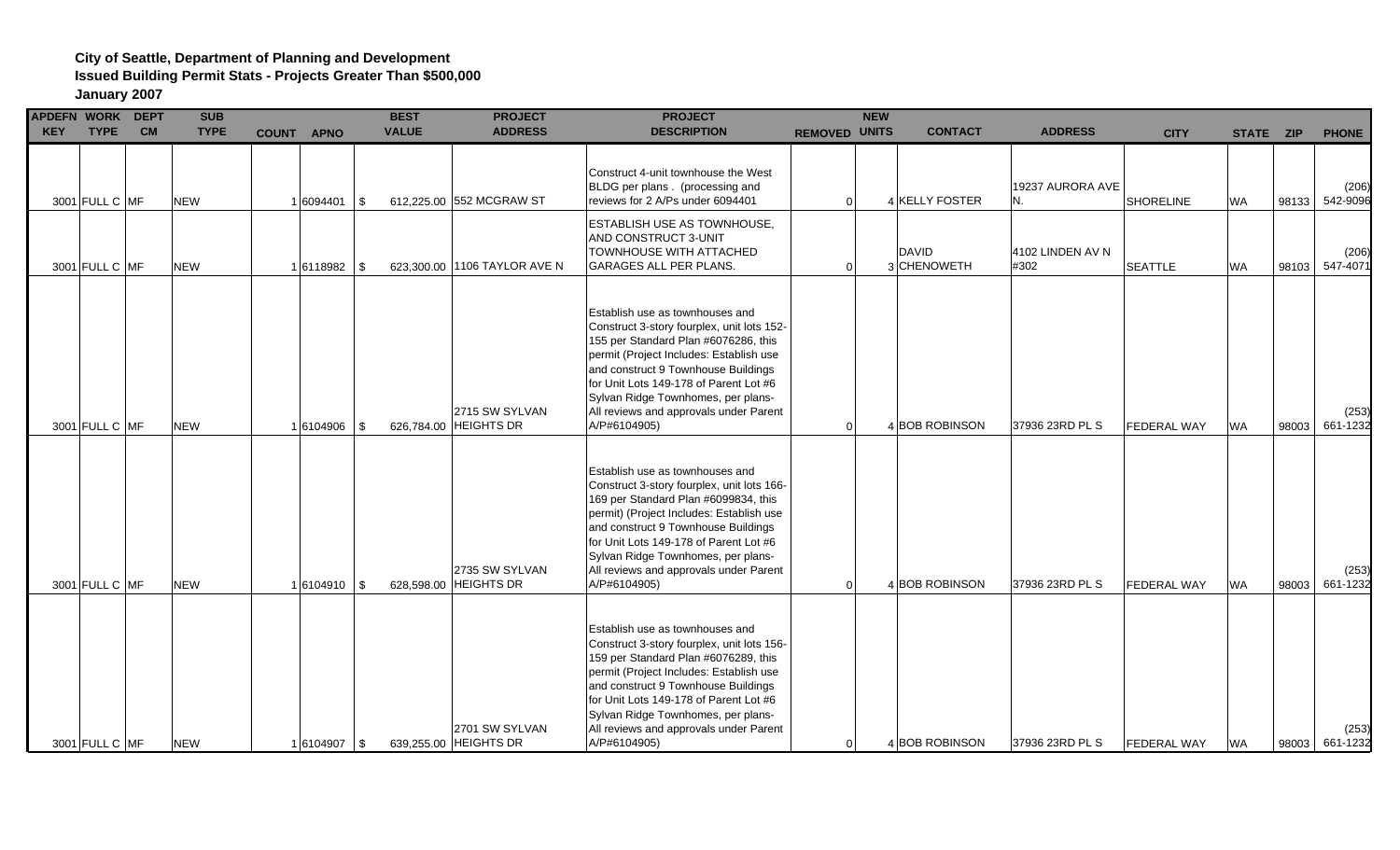| APDEFN WORK DEPT |                |           | <b>SUB</b>  |                   | <b>BEST</b>                  | <b>PROJECT</b>                             | <b>PROJECT</b>                                                                                                                                                                                                                                                       |                      | <b>NEW</b> |                              |                                     |                   |           |       |                         |
|------------------|----------------|-----------|-------------|-------------------|------------------------------|--------------------------------------------|----------------------------------------------------------------------------------------------------------------------------------------------------------------------------------------------------------------------------------------------------------------------|----------------------|------------|------------------------------|-------------------------------------|-------------------|-----------|-------|-------------------------|
| <b>KEY</b>       | <b>TYPE</b>    | <b>CM</b> | <b>TYPE</b> | <b>COUNT APNO</b> | <b>VALUE</b>                 | <b>ADDRESS</b>                             | <b>DESCRIPTION</b>                                                                                                                                                                                                                                                   | <b>REMOVED UNITS</b> |            | <b>CONTACT</b>               | <b>ADDRESS</b>                      | <b>CITY</b>       | STATE ZIP |       | <b>PHONE</b>            |
|                  | 3001 FULL C MF |           | <b>NEW</b>  | 1 6095105 \$      |                              | 704.900.00 568 MCGRAW ST                   | Construct 5-unit townhouse the East<br>BLDG per plans. (processing and<br>reviews under 6094401)                                                                                                                                                                     | $\Omega$             |            | 5 KELLY FOSTER               | 19237 AURORA AVE<br>N.              | <b>SHORELINE</b>  | <b>WA</b> | 98133 | (206)<br>542-9096       |
|                  | 3001 FULL C MF |           | <b>NEW</b>  | 6094060 \$        |                              | 706.727.00 12343 10TH PL NE                | Construct one new 4-unit townhouse<br>structure per plan. (review and<br>processing under Primary 6079381)                                                                                                                                                           | $\Omega$             |            | <b>JENNIFER</b><br>4 MCCULLY | 5600 A KIRKWOOD<br>AV N STE A       | <b>SEATTLE</b>    | <b>WA</b> | 98103 | (206)<br>784-4505       |
|                  | 3001 FULL C MF |           | <b>NEW</b>  | $1 6092813 $ \$   |                              | 779,891.00 1501 E DENNY WAY                | Establish use for townhouses and<br>construct new 5-unit townhouse<br>structure w/ attached garages per plan.                                                                                                                                                        | $\Omega$             |            | 5 BRITTANI ARD               | PO BOX 99486                        | <b>SEATTLE</b>    | <b>WA</b> | 98139 | (206)<br>282-7990       |
|                  | 3001 FULL C MF |           | <b>NEW</b>  | 6118986   \$      |                              | 977,500.00 1106 TAYLOR AVE N               | <b>ESTABLISH USE AS</b><br>TOWNHOUSE, CONSTRUCT NEW 5-<br>UNIT TOWNHOUSE WITH ATTACHED<br>GARAGES, AND OCCUPY, ALL PER<br>PLANS.                                                                                                                                     | $\Omega$             |            | <b>DAVID</b><br>5 CHENOWETH  | 4102 LINDEN AV N<br>#302            | <b>SEATTLE</b>    | <b>WA</b> | 98103 | (206)<br>547-4071       |
|                  | 3001 FULL C MF |           | <b>NEW</b>  |                   |                              | 1 6110229   \$ 1,143,000.00 530 BROADWAY E | Phase II of III. Foundation and<br>Substructure for construction of a Mixed<br>Occupancy Structure/ 5-stories on the<br>east portion and 6 stories on the west<br>portion. Below grade parking for 155<br>vehicles to be provided within the<br>structure. Per Plan. | $\Omega$             |            | 0 STEVE MCDONALD             | 1201 ALASKAN<br><b>WAY, STE 200</b> | <b>SEATTLE</b>    | <b>WA</b> | 98101 | (206)<br>623-3344       |
|                  | 3001 FULL C MF |           | <b>NEW</b>  | 16089045 \$       |                              | 4,900,000.00 1521 2ND AVE                  | Phase II of IV for Construction of a 37-<br>story residential bldg (143 residential<br>units)/, Accessory Parking below grade/<br>Foundation to 1st Level/(Ref 2406069<br>for LU MF SEPA)                                                                            | $\Omega$             |            | 0 ROGER MIFEK                | 10350 BREN ROAD<br><b>WEST</b>      | <b>MINNETONKA</b> | MN        | 55343 | (952)<br>656-4544       |
|                  | 3001 FULL C MF |           | <b>NEW</b>  |                   |                              | 1 6110235   \$ 5,600,000.00 2911 2ND AVE   | Phase 2 of 3 for construction of a mixed<br>use building / Foundation & Garage<br>Structure only this phase/ per plan.                                                                                                                                               | $\Omega$             |            | 0 KEN BOYD                   | 1201 ALASKAN WAY<br><b>STE 200</b>  | <b>SEATTLE</b>    | <b>WA</b> | 98101 | (206)<br>623-3344       |
|                  | 3001 FULL C MF |           | <b>NEW</b>  |                   | 1 6072888   \$7,377,879.00 N |                                            | Construct a 51 unit condominiums with<br>6801 GREENWOOD AVE parking garage and street level retail -<br>occupy per plans.                                                                                                                                            | $\Omega$             |            | 51 DENNY BRAUN               | 14410 BEL-RED RD BELLEVUE           |                   | <b>WA</b> |       | (206)<br>98007 774-1658 |